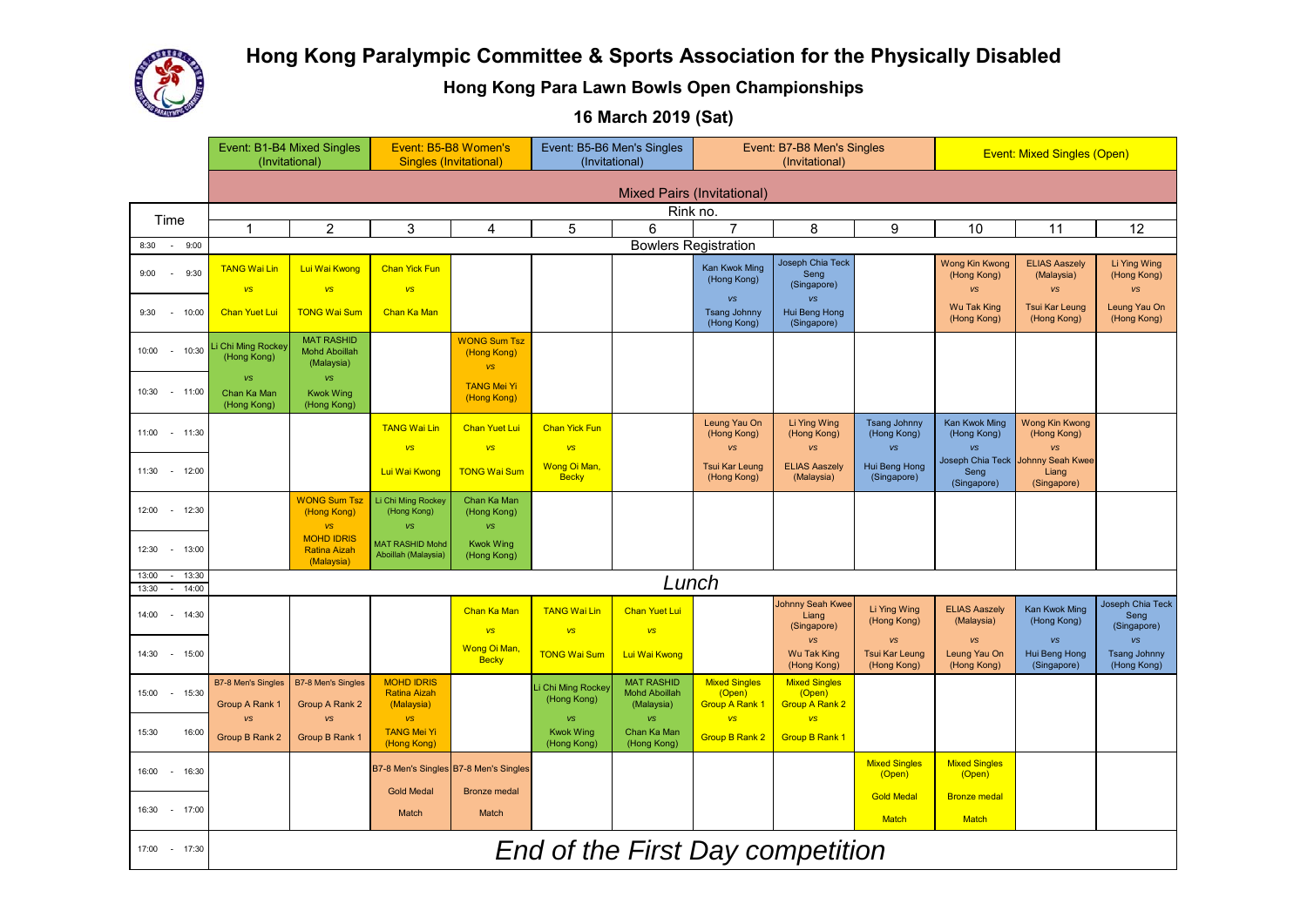



**Hong Kong Para Lawn Bowls Open Championships**

**17 March 2019 (Sun)**

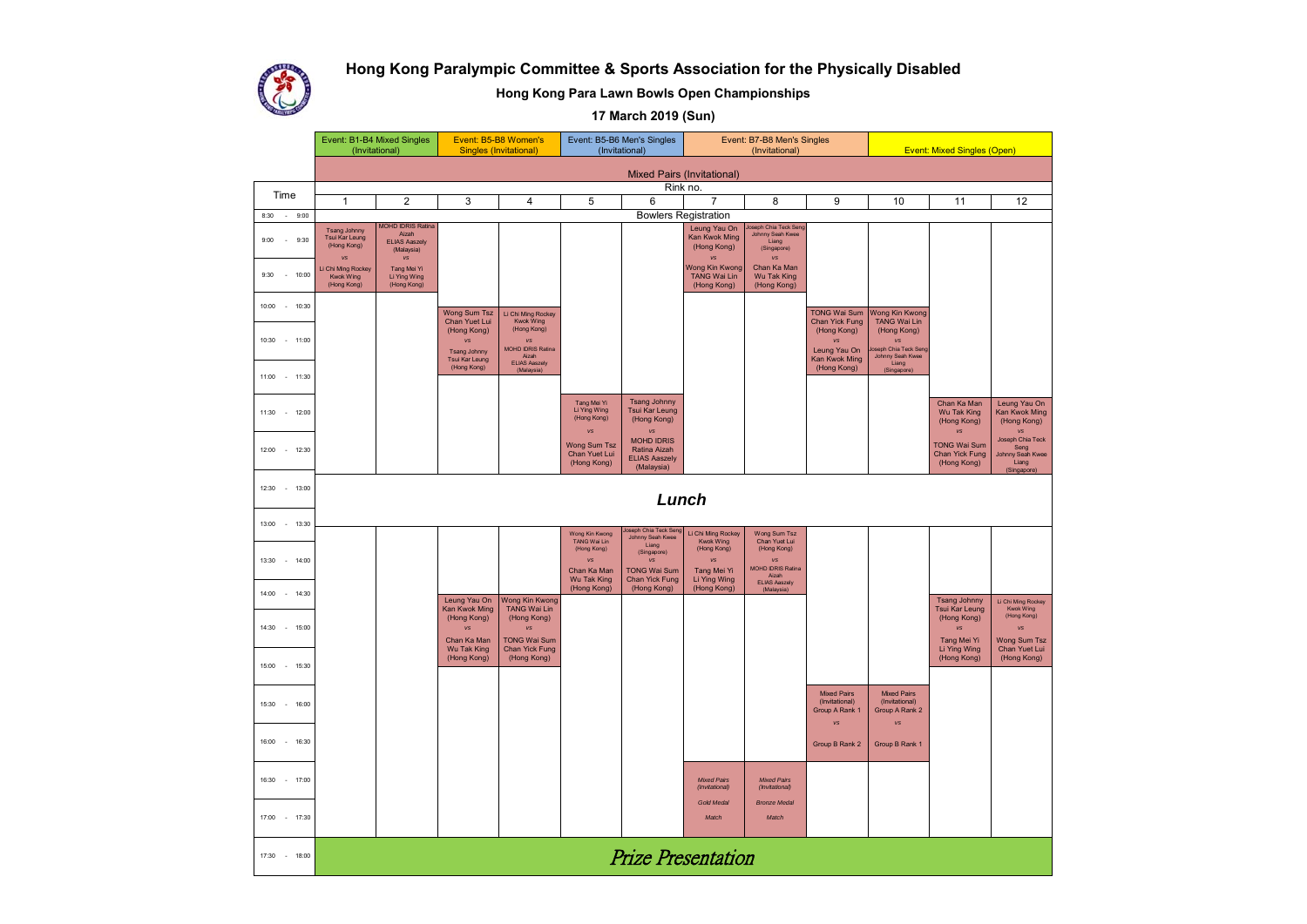

Event: Mixed Singles (Open)

| <b>Group A</b> | TANG Wai Lin | Chan Yuet Lui              | Lui Wai Kwong              | TONG Wai Sum               | Ranking | Win (Point) Tie (Point) | <b>Total Point</b> |
|----------------|--------------|----------------------------|----------------------------|----------------------------|---------|-------------------------|--------------------|
| TANG Wai Lin   |              | 16/3/2019<br>0900 - Rink 1 | 16/3/2019<br>1100 - Rink 3 | 16/3/2019<br>1400 - Rink 5 |         |                         |                    |
| Chan Yuet Lui  |              |                            | 16/3/2019<br>1400 - Rink 6 | 16/3/2019<br>1100 - Rink 4 |         |                         |                    |
| Lui Wai Kwong  |              |                            |                            | 16/3/2019<br>0900 - Rink 2 |         |                         |                    |
| TONG Wai Sum   |              |                            |                            |                            |         |                         |                    |

| Ranking | Win (Point) Tie (Point) | <b>Total Point</b> |
|---------|-------------------------|--------------------|
|         |                         |                    |
|         |                         |                    |
|         |                         |                    |
|         |                         |                    |

| <b>Group B</b>        | Chan Yick Fun | Chan Ka Man                | Wong Oi Man,<br>Becky      |
|-----------------------|---------------|----------------------------|----------------------------|
| Chan Yick Fun         |               | 16/3/2019<br>0900 - Rink 3 | 16/3/2019<br>1100 - Rink 5 |
| Chan Ka Man           |               |                            | 16/3/2019<br>1400 - Rink 4 |
| Wong Oi Man,<br>Becky |               |                            |                            |

| Ranking |  | Win (Point) Tie (Point) Total Point |
|---------|--|-------------------------------------|
|         |  |                                     |
|         |  |                                     |
|         |  |                                     |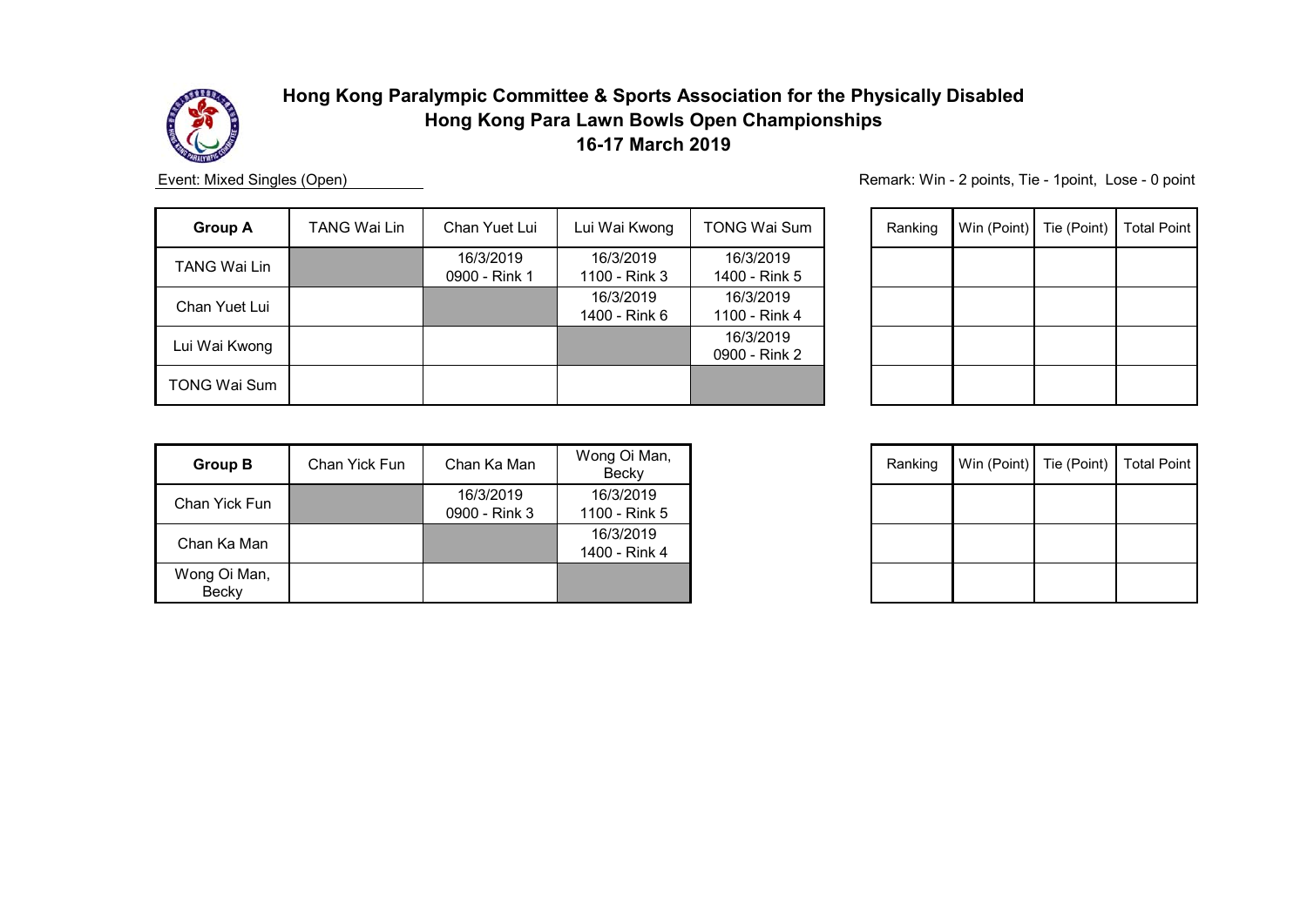

Event: Mixed Singles (Open)



| Rank         | <b>Name</b> |
|--------------|-------------|
|              |             |
| $\mathbf{2}$ |             |
| 3            |             |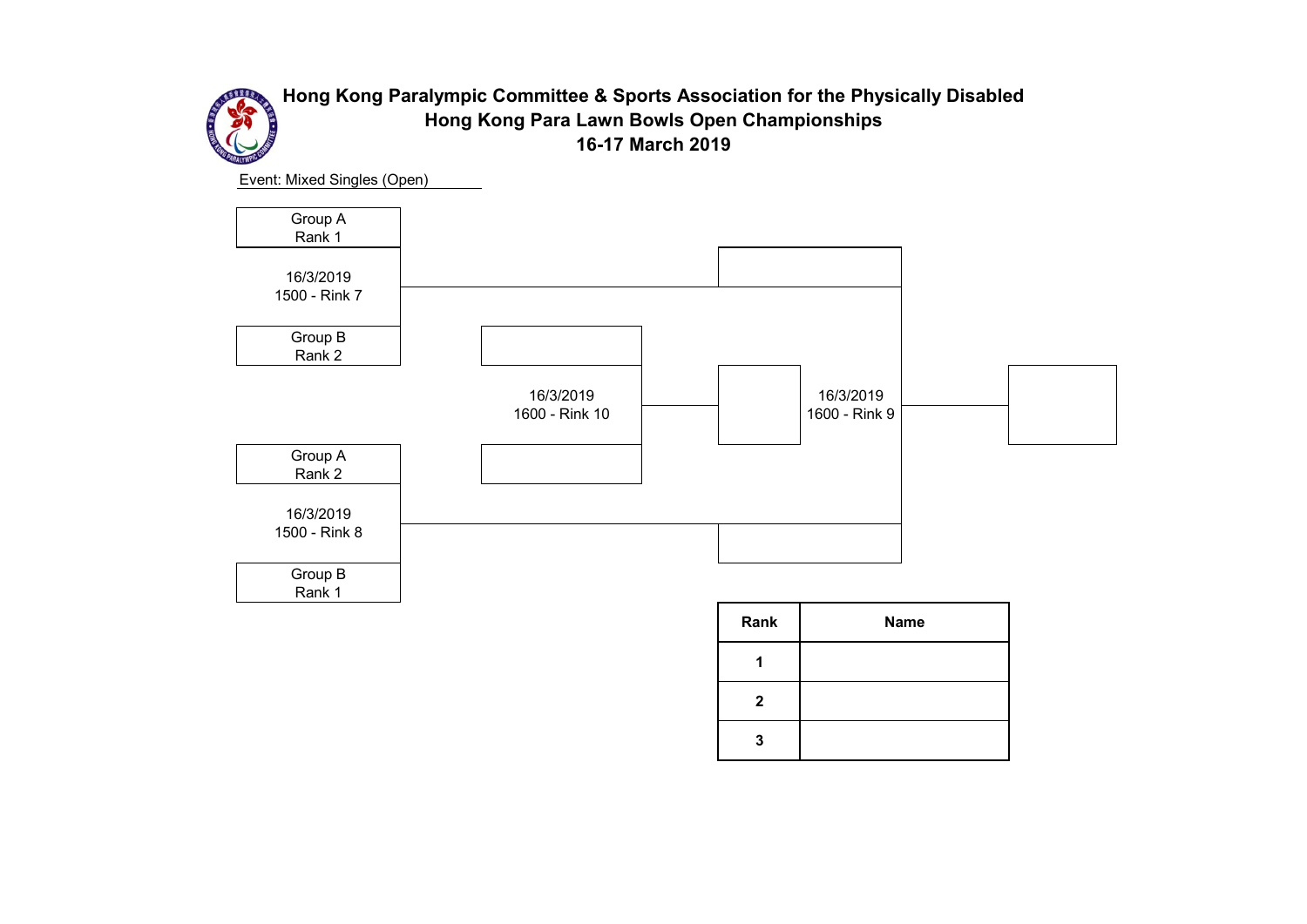

Event: B1-B4 Mixed Singles (Invitational)

|                     | Li Chi Ming Rockey | MAT RASHID Mohd     | Chan Ka Man   | <b>Kwok Wing</b> |
|---------------------|--------------------|---------------------|---------------|------------------|
|                     | (Hong Kong)        | Aboillah (Malaysia) | (Hong Kong)   | (Hong Kong)      |
| Li Chi Ming Rockey  |                    | 16/3/2019           | 16/3/2019     | 16/3/2019        |
| (Hong Kong)         |                    | 1200 - Rink 3       | 1000 - Rink 1 | 1500 - Rink 5    |
| MAT RASHID Mohd     |                    |                     | 16/3/2019     | 16/3/2019        |
| Aboillah (Malaysia) |                    |                     | 1500 - Rink 6 | 1000 - Rink 2    |
| Chan Ka Man         |                    |                     |               | 16/3/2019        |
| (Hong Kong)         |                    |                     |               | 1200 - Rink 4    |
| Kwok Wing           |                    |                     |               |                  |
| (Hong Kong)         |                    |                     |               |                  |

| <b>Kwok Wing</b><br>(Hong Kong) | Ranking | Win (Point) Tie (Point) Total Point |  |
|---------------------------------|---------|-------------------------------------|--|
| 16/3/2019<br>1500 - Rink 5      |         |                                     |  |
| 16/3/2019<br>1000 - Rink 2      |         |                                     |  |
| 16/3/2019<br>1200 - Rink 4      |         |                                     |  |
|                                 |         |                                     |  |

| Rank         | Name |
|--------------|------|
|              |      |
| $\mathbf{2}$ |      |
| 3            |      |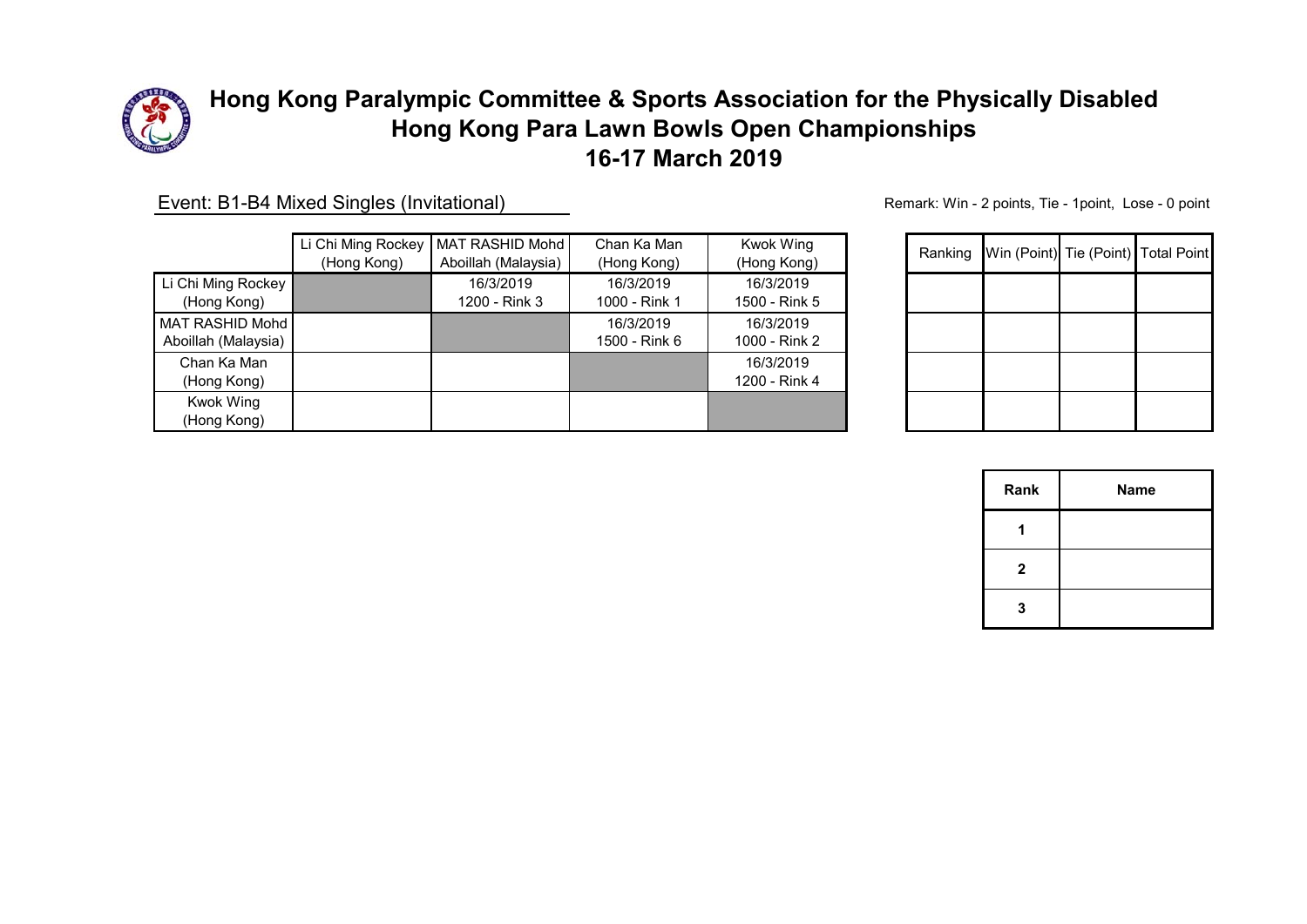

# **16-17 March 2019**

Remark: Win - 2 points, Tie - 1point, Lose - 0 point

Event: B5-B8 Women's Singles (Invitational)

|                                              | <b>WONG Sum Tsz</b> | <b>MOHD IDRIS Ratina</b> | TANG Mei Yi                |
|----------------------------------------------|---------------------|--------------------------|----------------------------|
|                                              | (Hong Kong)         | Aizah (Malaysia)         | (Hong Kong)                |
| <b>WONG Sum Tsz</b>                          |                     | 16/3/2019                | 16/3/2019                  |
| (Hong Kong)                                  |                     | 1200 - Rink 2            | 1000 - Rink 4              |
| <b>MOHD IDRIS Ratina</b><br>Aizah (Malaysia) |                     |                          | 16/3/2019<br>1500 - Rink 3 |
| TANG Mei Yi<br>(Hong Kong)                   |                     |                          |                            |

| TANG Mei Yi<br>(Hong Kong) | Ranking | Win (Point) | Tie (Point) | <b>Total Point</b> |
|----------------------------|---------|-------------|-------------|--------------------|
| 16/3/2019<br>000 - Rink 4  |         |             |             |                    |
| 16/3/2019<br>500 - Rink 3  |         |             |             |                    |
|                            |         |             |             |                    |

| Rank         | <b>Name</b> |
|--------------|-------------|
|              |             |
| $\mathbf{2}$ |             |
| 3            |             |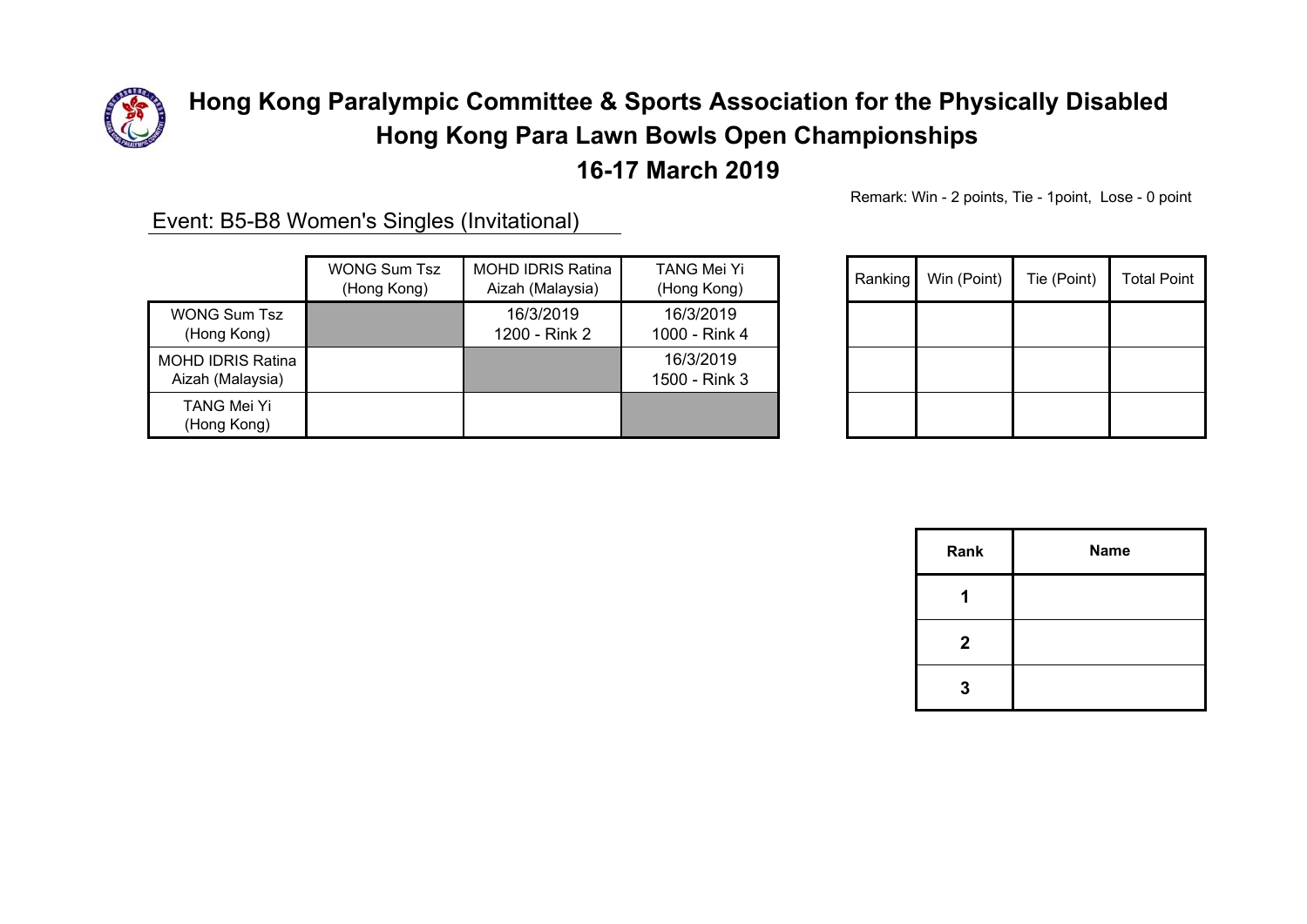

Event: B5-B6 Men's Singles (Invitational)

| <b>Group A</b>                       | Kan Kwok Ming<br>(Hong Kong) | Joseph Chia Teck Seng<br>(Singapore) | Tsang Johnny<br>(Hong Kong) | Hui Beng Hong<br>(Singapore) | Ranking | Win (Point) | Tie (Point) | <b>Total Point</b> |
|--------------------------------------|------------------------------|--------------------------------------|-----------------------------|------------------------------|---------|-------------|-------------|--------------------|
| Kan Kwok Ming<br>(Hong Kong)         |                              | 16/3/2019<br>1100 - Rink 10          | 16/3/2019<br>0900 - Rink 7  | 16/3/2019<br>1400 - Rink 11  |         |             |             |                    |
| Joseph Chia Teck Seng<br>(Singapore) |                              |                                      | 16/3/2019<br>1400 - Rink 12 | 16/3/2019<br>0900 - Rink 8   |         |             |             |                    |
| Tsang Johnny<br>(Hong Kong)          |                              |                                      |                             | 16/3/2019<br>1100 - Rink 9   |         |             |             |                    |
| Hui Beng Hong<br>(Singapore)         |                              |                                      |                             |                              |         |             |             |                    |

| Ranking | Win (Point) | Tie (Point) | <b>Total Point</b> |
|---------|-------------|-------------|--------------------|
|         |             |             |                    |
|         |             |             |                    |
|         |             |             |                    |
|         |             |             |                    |

| Rank         | Name |
|--------------|------|
|              |      |
| $\mathbf{2}$ |      |
| 3            |      |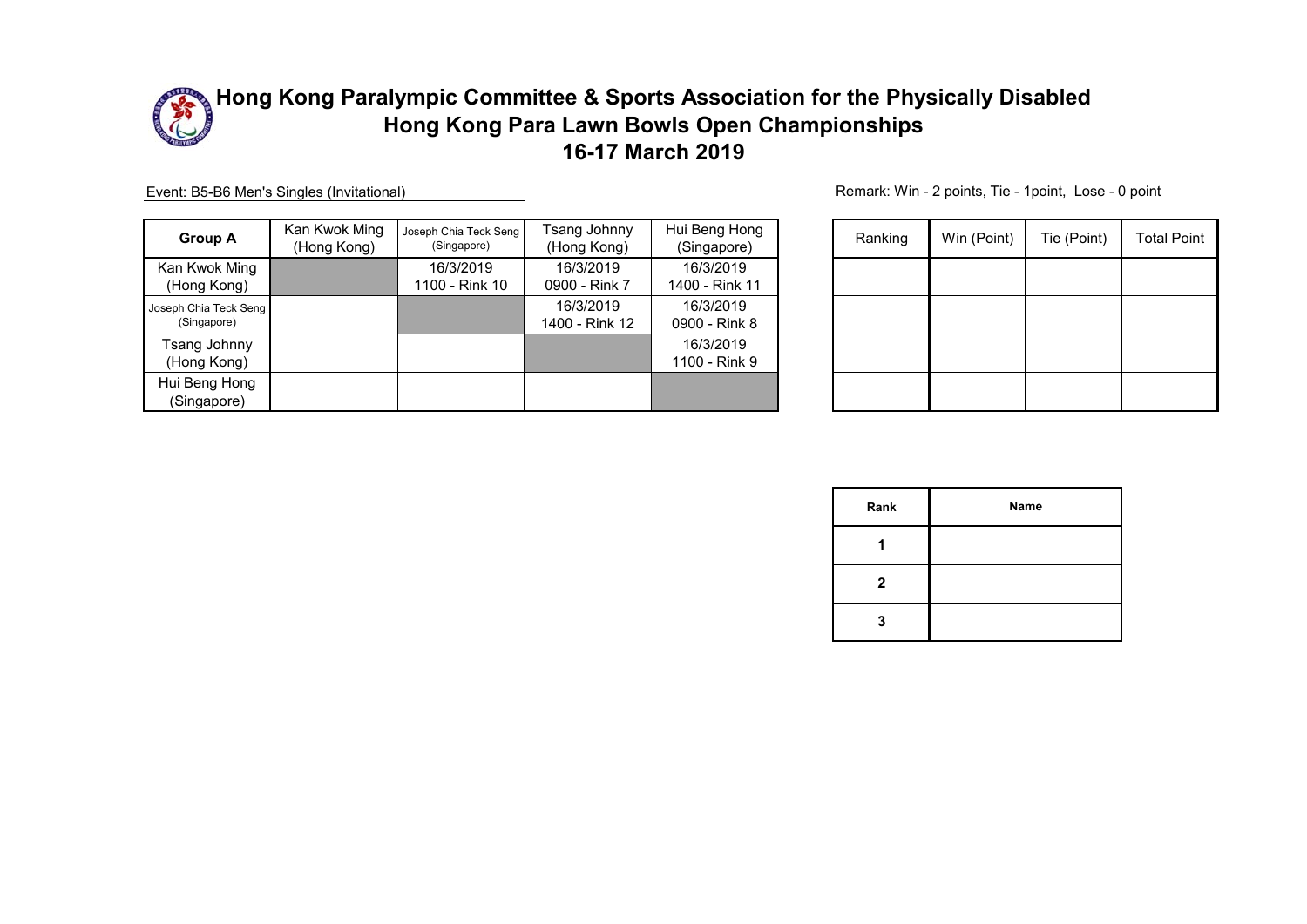

| <b>Group A</b>                     | Li Ying Wing<br>(Hong Kong) | <b>ELIAS Aaszely</b><br>(Malaysia) | Leung Yau On<br>(Hong Kong)  | Tsui Kar Leung<br>(Hong Kong) |  | Ranking Win (Point) Tie (Point) Total Point |  |
|------------------------------------|-----------------------------|------------------------------------|------------------------------|-------------------------------|--|---------------------------------------------|--|
| Li Ying Wing<br>(Hong Kong)        |                             | 16/3/2019<br>1100 - Rink 8         | 16//3/2019<br>0900 - Rink 12 | 16/3/2019<br>1400 - Rink 9    |  |                                             |  |
| <b>ELIAS Aaszely</b><br>(Malaysia) |                             |                                    | 16/3/2019<br>1400 - Rink 10  | 16/3/2019<br>0900 - Rink 11   |  |                                             |  |
| Leung Yau On<br>(Hong Kong)        |                             |                                    |                              | 16/3/2019<br>1100 - Rink 7    |  |                                             |  |
| Tsui Kar Leung<br>(Hong Kong)      |                             |                                    |                              |                               |  |                                             |  |

Event: B7-B8 Men's Singles (Invitational)

| Ranking Win (Point) Tie (Point) Total Point |  |
|---------------------------------------------|--|
|                                             |  |
|                                             |  |
|                                             |  |
|                                             |  |

| <b>Group B</b>         | Wong Kin Kwong<br>(Hong Kong) | Johnny Seah Kwee Liang<br>(Singapore) | Wu Tak King<br>(Hong Kong) |
|------------------------|-------------------------------|---------------------------------------|----------------------------|
| Wong Kin Kwong         |                               | 16/3/2019                             | 16/3/2019                  |
| (Hong Kong)            |                               | 1100 - Rink 11                        | 0900 - Rink 10             |
| Johnny Seah Kwee Liang |                               |                                       | 16/3/2019                  |
| (Singapore)            |                               |                                       | 1400 - Rink 8              |
| Wu Tak King            |                               |                                       |                            |
| (Hong Kong)            |                               |                                       |                            |

| Ranking Win (Point) Tie (Point) Total Point |  |
|---------------------------------------------|--|
|                                             |  |
|                                             |  |
|                                             |  |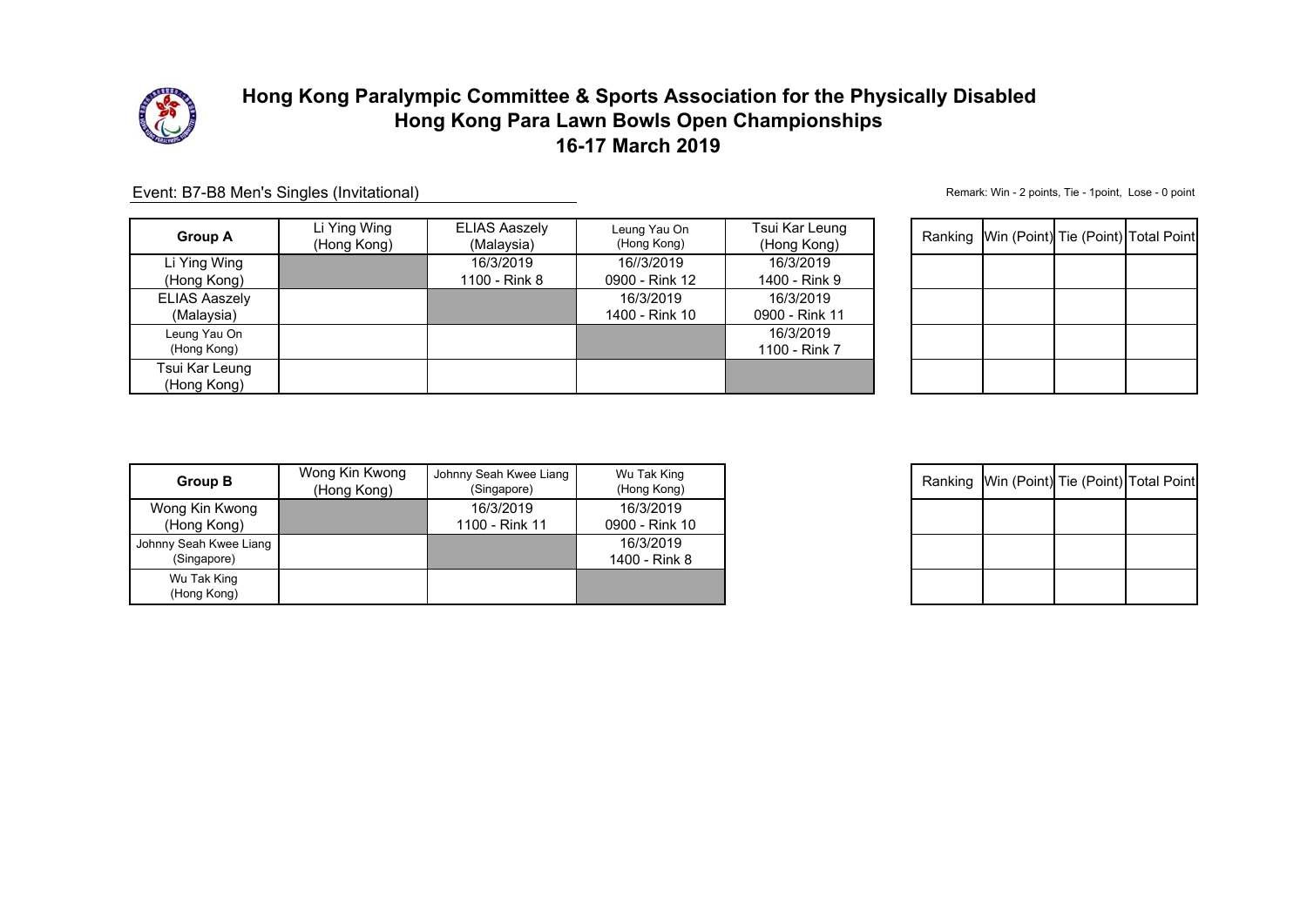

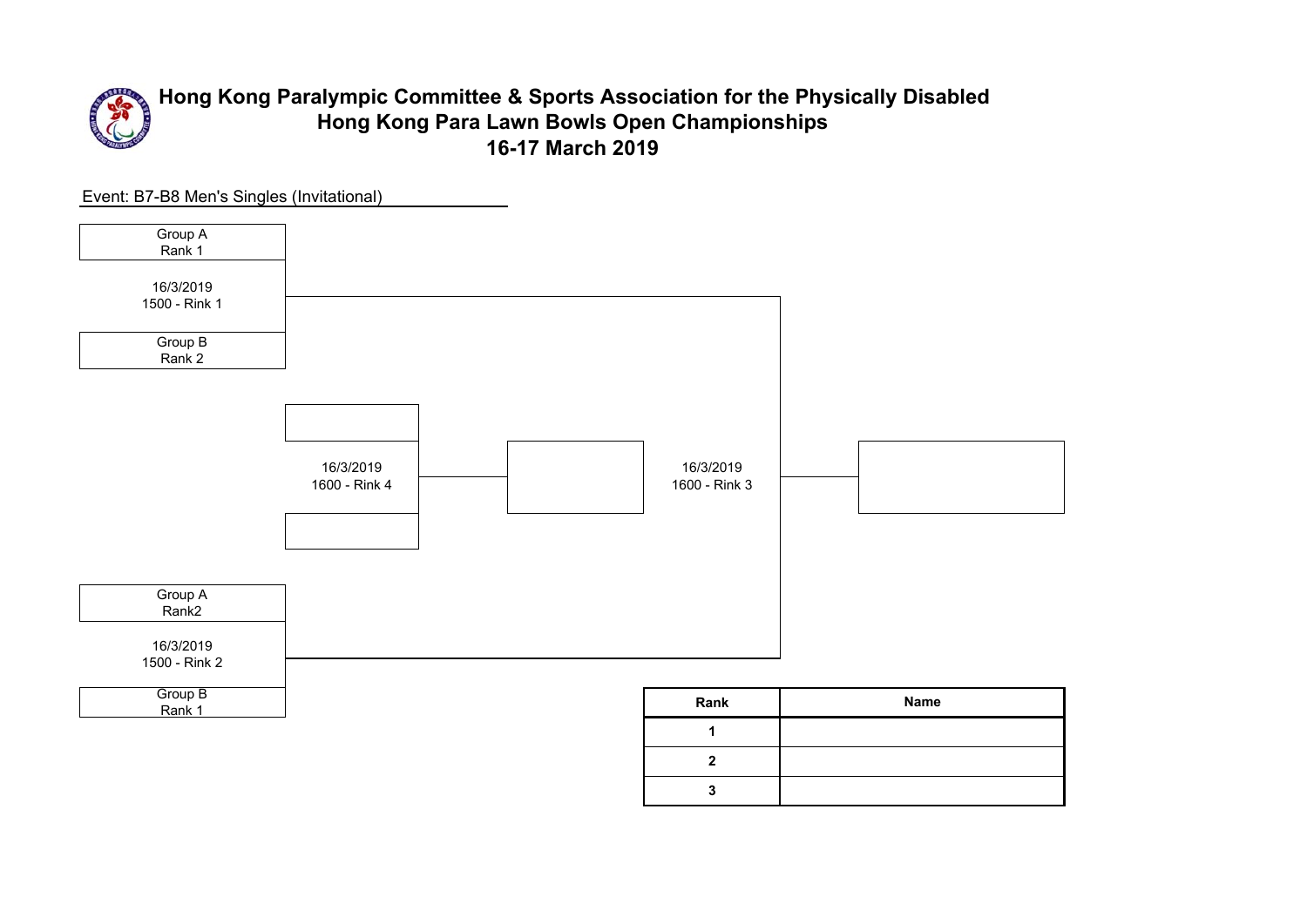

| <b>Group A</b>                                                          | Tsang Johnny<br>Tsui Kar Leung<br>(Hong Kong) | Li Chi Ming Rockey<br><b>Kwok Wing</b><br>(Hong Kong) | <b>MOHD IDRIS Ratina Aizah</b><br><b>ELIAS Aaszely</b><br>(Malaysia) | Tang Mei Yi<br>Li Ying Wing<br>(Hong Kong) | Wong Sum Tsz<br>Chan Yuet Lui<br>(Hong Kong) |
|-------------------------------------------------------------------------|-----------------------------------------------|-------------------------------------------------------|----------------------------------------------------------------------|--------------------------------------------|----------------------------------------------|
| Tsang Johnny<br>Tsui Kar Leung<br>(Hong Kong)                           |                                               | 17/3/2019<br>0900 - Rink 1                            | 17/3/2019<br>1130 - Rink 6                                           | 17/3/2019<br>1415 - Rink 11                | 17/3/2019<br>1015 - Rink 3                   |
| Li Chi Ming Rockey<br><b>Kwok Wing</b><br>(Hong Kong)                   |                                               |                                                       | 17/3/2019<br>1015 - Rink 4                                           | 17/3/2019<br>1315 - Rink 7                 | 17/3/2019<br>1415 - Rink 12                  |
| <b>MOHD IDRIS Ratina</b><br>Aizah<br><b>ELIAS Aaszely</b><br>(Malaysia) |                                               |                                                       |                                                                      | 17/3/2019<br>0900 - Rink 2                 | 17/3/2019<br>1315 - Rink 8                   |
| Tang Mei Yi<br>Li Ying Wing<br>(Hong Kong)                              |                                               |                                                       |                                                                      |                                            | 17/3/2019<br>1130 - Rink 5                   |
| Wong Sum Tsz<br>Chan Yuet Lui<br>(Hong Kong)                            |                                               |                                                       |                                                                      |                                            |                                              |

| Ranking | Win (Point) | Tie (Point) | <b>Total Point</b> |
|---------|-------------|-------------|--------------------|
|         |             |             |                    |
|         |             |             |                    |
|         |             |             |                    |
|         |             |             |                    |
|         |             |             |                    |

| <b>Group B</b>                                                 | Leung Yau On<br>Kan Kwok Ming<br>(Hong Kong) | Wong Kin Kwong<br><b>TANG Wai Lin</b><br>(Hong Kong) | Joseph Chia Teck Seng<br>Johnny Seah Kwee Liang<br>(Singapore) | Chan Ka Man<br>Wu Tak King<br>(Hong Kong) | <b>TONG Wai Sum</b><br>Chan Yick Fung<br>(Hong Kong) |
|----------------------------------------------------------------|----------------------------------------------|------------------------------------------------------|----------------------------------------------------------------|-------------------------------------------|------------------------------------------------------|
| Leung Yau On<br>Kan Kwok Ming<br>(Hong Kong)                   |                                              | 17/3/2019<br>0900 - Rink 7                           | 17/3/2019<br>1130 - Rink 12                                    | 17/3/2019<br>1415 - Rink 3                | 17/3/2019<br>1015 - Rink 9                           |
| Wong Kin Kwong<br><b>TANG Wai Lin</b><br>(Hong Kong)           |                                              |                                                      | 17/3/2019<br>1015 - Rink 10                                    | 17/3/2019<br>1315 - Rink 5                | 17/3/2019<br>1415 - Rink 4                           |
| Joseph Chia Teck Seng<br>Johnny Seah Kwee Liang<br>(Singapore) |                                              |                                                      |                                                                | 17/3/2019<br>0900 - Rink 8                | 17/3/2019<br>1315 - Rink 6                           |
| Chan Ka Man<br>Wu Tak King<br>(Hong Kong)                      |                                              |                                                      |                                                                |                                           | 17/3/2019<br>1130 - Rink 11                          |
| <b>TONG Wai Sum</b><br>Chan Yick Fung<br>(Hong Kong)           |                                              |                                                      |                                                                |                                           |                                                      |

| Ranking | Win (Point) | Tie (Point) | <b>Total Point</b> |
|---------|-------------|-------------|--------------------|
|         |             |             |                    |
|         |             |             |                    |
|         |             |             |                    |
|         |             |             |                    |
|         |             |             |                    |